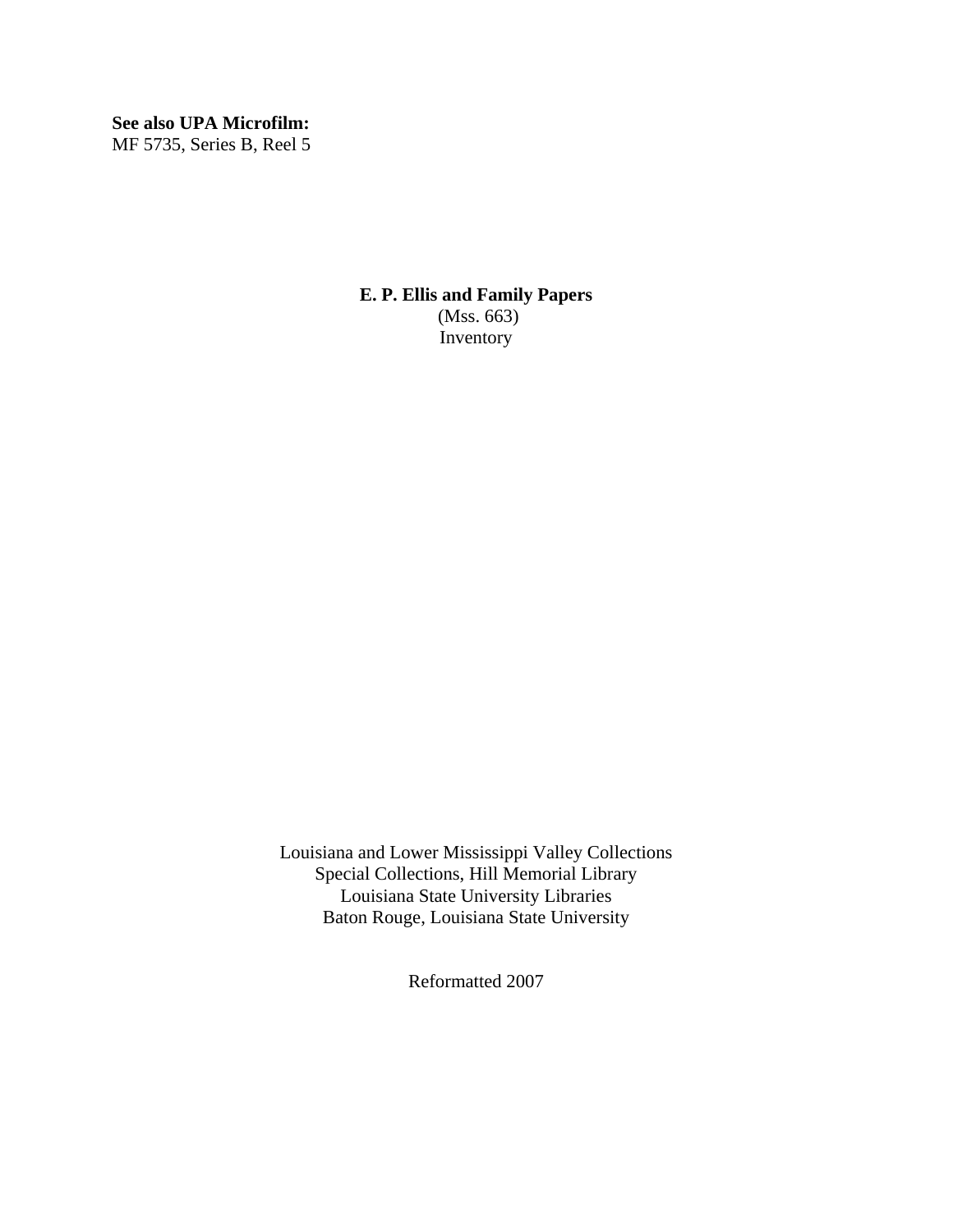#### **Contents of Inventory**

| Biographical/Historical Note |                          |
|------------------------------|--------------------------|
| Scope and Content Note       |                          |
| <b>List of Series</b>        | $\overline{\mathcal{L}}$ |
| Series Description(s)        | $6 - 7$                  |
| <b>Index Terms</b>           |                          |
| <b>Container List</b>        |                          |

**Use of manuscript materials.** If you wish to examine items in the manuscript group, please fill out a call slip specifying the materials you wish to see. Consult the Container List for location information needed on the call slip.

**Photocopying.** Should you wish to request photocopies, please consult a staff member. The existing order and arrangement of unbound materials must be maintained.

**Publication.** Readers assume full responsibility for compliance with laws regarding copyright, literary property rights, and libel.

**Permission to examine archival materials does not constitute permission to publish. Any publication of such materials beyond the limits of fair use requires specific prior written permission. Requests for permission to publish should be addressed in writing to the Head, Public Services, Special Collections, LSU Libraries, Baton Rouge, LA, 70803-3300. When permission to publish is granted, two copies of the publication will be requested for the LLMVC.** 

Proper acknowledgement of LLMVC materials must be made in any resulting writing or publications. The correct form of citation for this manuscript group is given on the summary page. Copies of scholarly publications based on research in the Louisiana and Lower Mississippi Valley Collections are welcomed.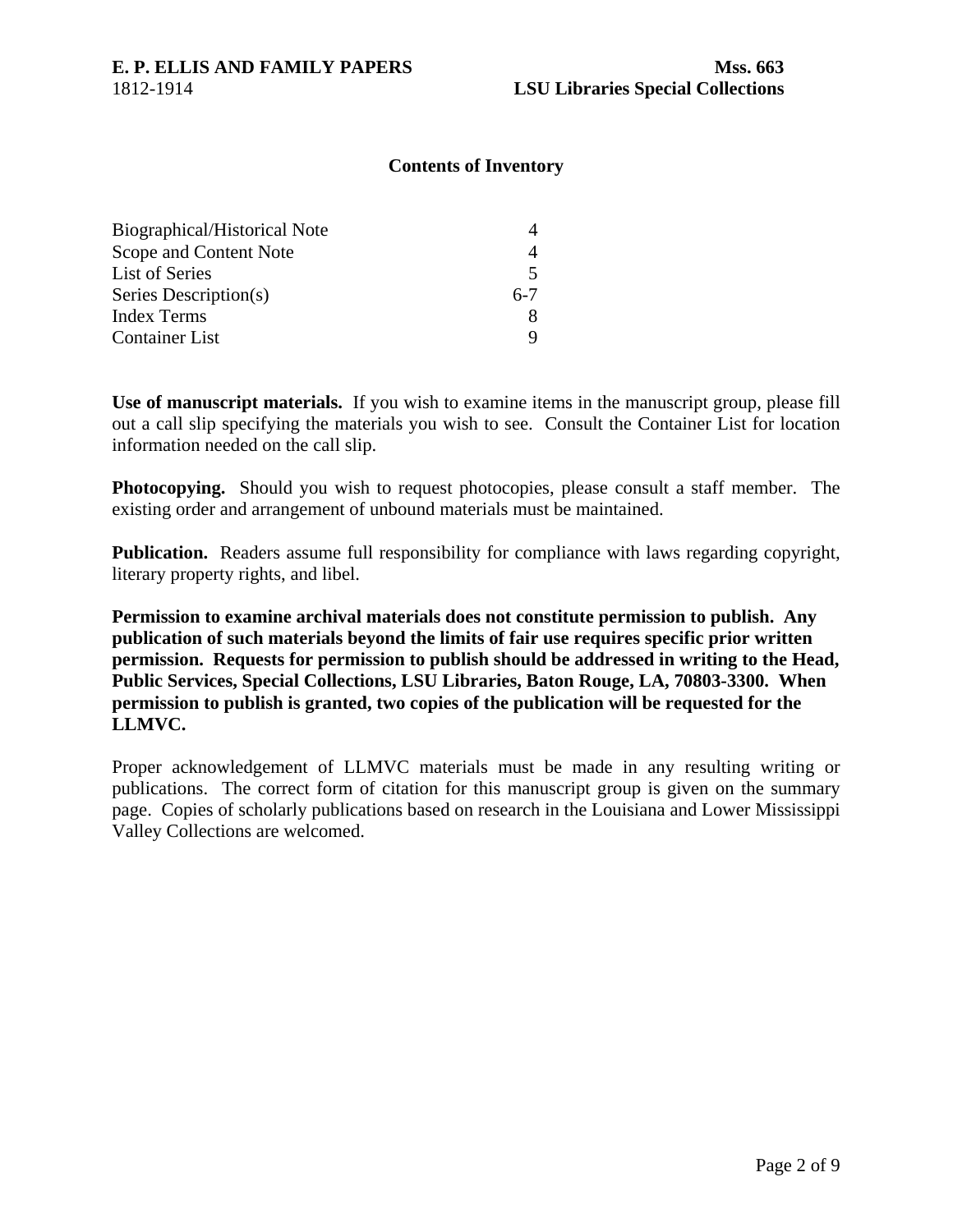# **E. P. ELLIS AND FAMILY PAPERS** Mss. 663<br>1812-1914 **LSU Libraries Special Collections**

## **Summary**

| Size.                             | 180 items and 4 printed volumes.                                                                                                                                                        |  |  |
|-----------------------------------|-----------------------------------------------------------------------------------------------------------------------------------------------------------------------------------------|--|--|
| Geographic<br>locations.          | Jackson, La.; New Orleans, La.; Covington, La.; Clinton, La.; Sandusky,<br>Ohio; Richmond, Va.; Mississippi; Georgia; Tennessee; Kentucky                                               |  |  |
| Inclusive dates.                  | 1812-1914                                                                                                                                                                               |  |  |
| <b>Bulk dates.</b>                | 1839-1866                                                                                                                                                                               |  |  |
| Language.                         | English                                                                                                                                                                                 |  |  |
| Summary.                          | Correspondence, printed items, and loose items of E. P. Ellis, judge and<br>legislator, and his family. Printed and loose items largely consist of<br>materials from Centenary College. |  |  |
| Organization.                     | Series I, Correspondence, 1812, 1831-1904<br>Series II, School Papers, 1851-1909<br>Series III, Newspaper clippings, 1869-1914<br>Series IV, Printed volumes, 1855-1914                 |  |  |
| <b>Restrictions on</b><br>access. | If microfilm is available, photocopies must be made from microfilm.                                                                                                                     |  |  |
| <b>Related</b><br>collections.    | E. John, Thomas C. W. Ellis and Family Papers, Mss. 136<br>E. John Ellis Diary, Mss. 2795                                                                                               |  |  |
| Copyright.                        | Copyright of the original materials is retained by descendants of the<br>creators in accordance with U.S. copyright law.                                                                |  |  |
| <b>Citation.</b>                  | E. P. Ellis and Family Papers, Mss. 663, Louisiana and Lower Mississippi<br>Valley Collections, LSU Libraries, Baton Rouge, La.                                                         |  |  |
| <b>Stack location(s).</b>         | U:66                                                                                                                                                                                    |  |  |
| Also available on:                | Microfilm 5735, Series B, Reel 5<br>Omissions: Printed volumes, dedication of portrait of E. John Ellis                                                                                 |  |  |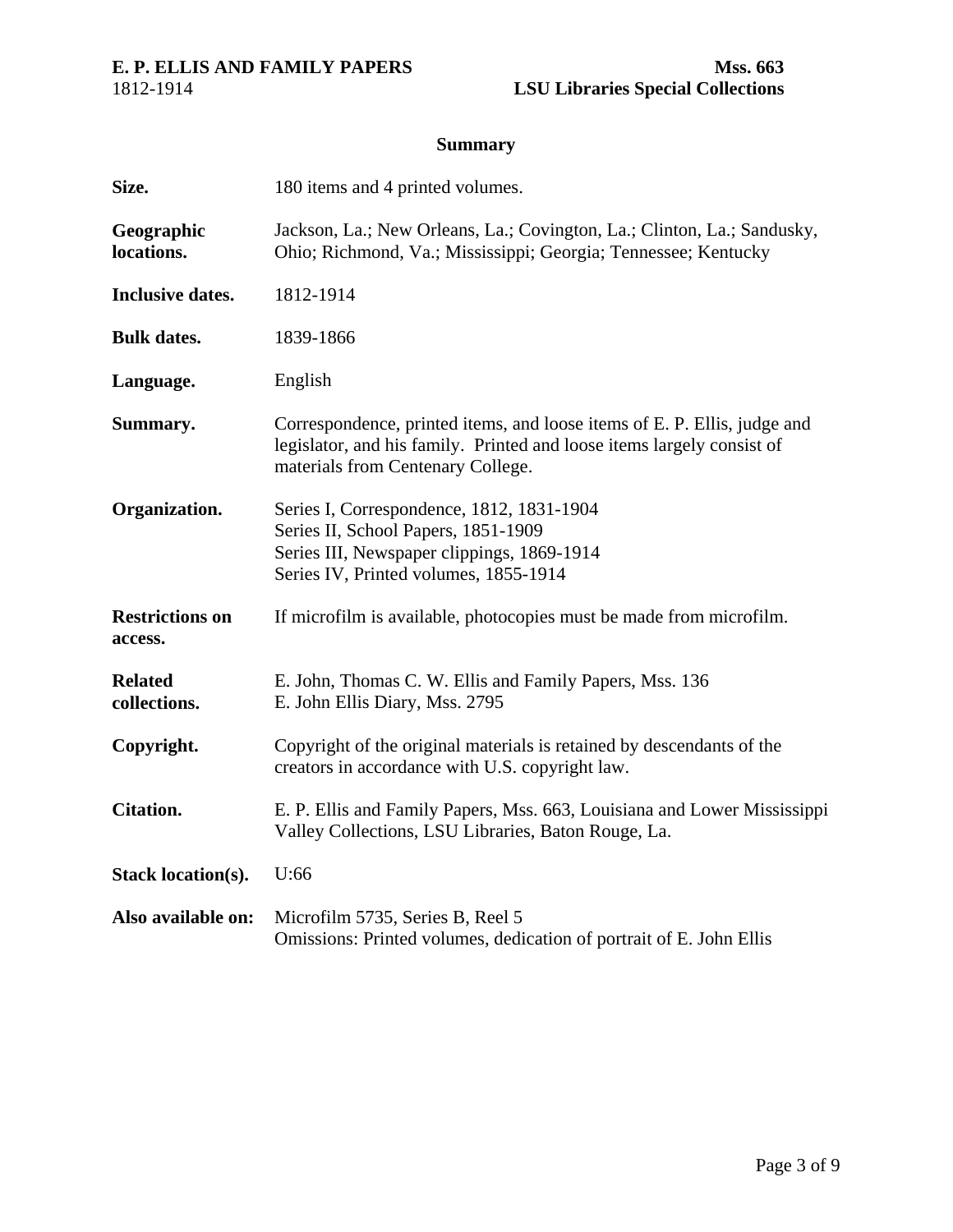#### <span id="page-3-0"></span>**E. P. ELLIS AND FAMILY PAPERS MSS. 663** 1812-1914 **LSU Libraries Special Collections**

#### **Biographical/Historical Note**

Ezekiel Park Ellis of Amite, Louisiana was a judge and a member of the Louisiana Legislature. He was married to Tabitha Emily Warner, daughter of Louisiana judge Thomas Cargill Warner. His sons, all lawyers, were Thomas C. W. Ellis, Ezekiel John Ellis, and Stephen Dudley Ellis. They attended Centenary College in Jackson, Louisiana and served in the Confederate Army.

#### **Scope and Content Note**

Bound typewritten copies of letters, 1812, 1831-1904, comprise the bulk of the collection. Letters of E. P. Ellis are addressed to his wife during travel to various court houses in the Florida Parishes. Letters of the 1850s are chiefly by E. John and Thomas C. W. Ellis and are addressed from Centenary College, Jackson Louisiana, and the Law School of the University of Louisiana at New Orleans.

The bulk of the correspondence consists of Civil War letters from E. John Ellis while he was Captain of the 16<sup>th</sup> Louisiana Infantry, serving in Mississippi, Georgia, Tennessee, and Kentucky. Several were written from Johnson Island Prison, Sandusky, Ohio. A few letters from Stephen D. Ellis, also in the  $16<sup>th</sup>$  Louisiana Infantry, are included. Post-war letters are mainly written by Thomas C. W. Ellis. The collection contains typescripts of a few slave bills of sale, invitations, certificates, and memoranda.

Also included in the collection are a number of school papers, consisting mostly of speeches and compositions of Thomas C.W. Ellis, but also including tuition bills, letters, and a Centenary College broadside. Various newspaper clippings range from 1885-1906, and printed volumes include catalogs of Centenary College (1855, undated), a sermon, and items about the Louisiana Supreme Court and the dedication of a portrait of E. John Ellis.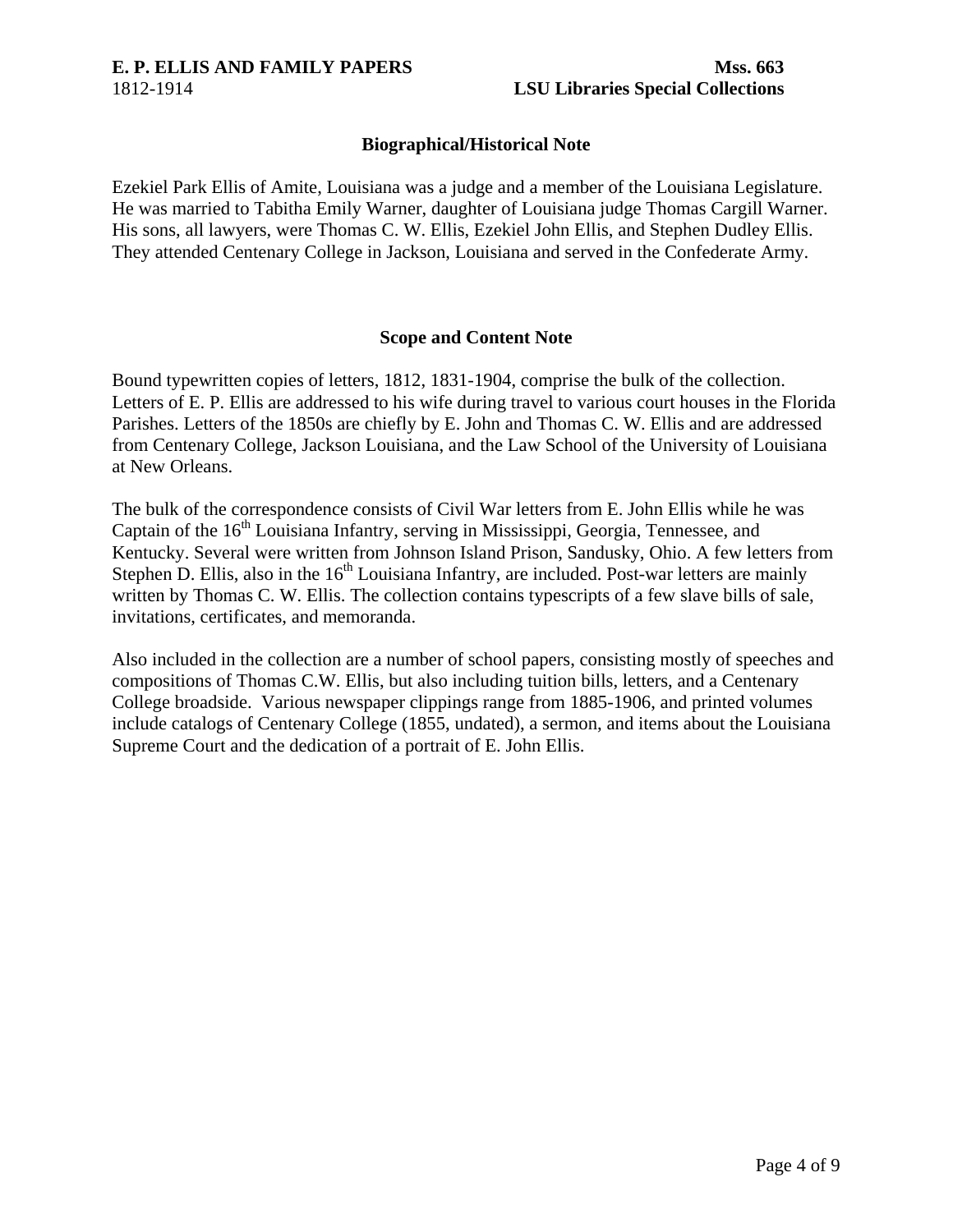#### **List of Series**

<span id="page-4-0"></span>**Series I, Correspondence, 1812, 1831-1904** 

**Series II, School Papers, 1851-1909** 

**Series III, Newspaper clippings, 1869-1914** 

**Series IV, Printed volumes, 1855-1914**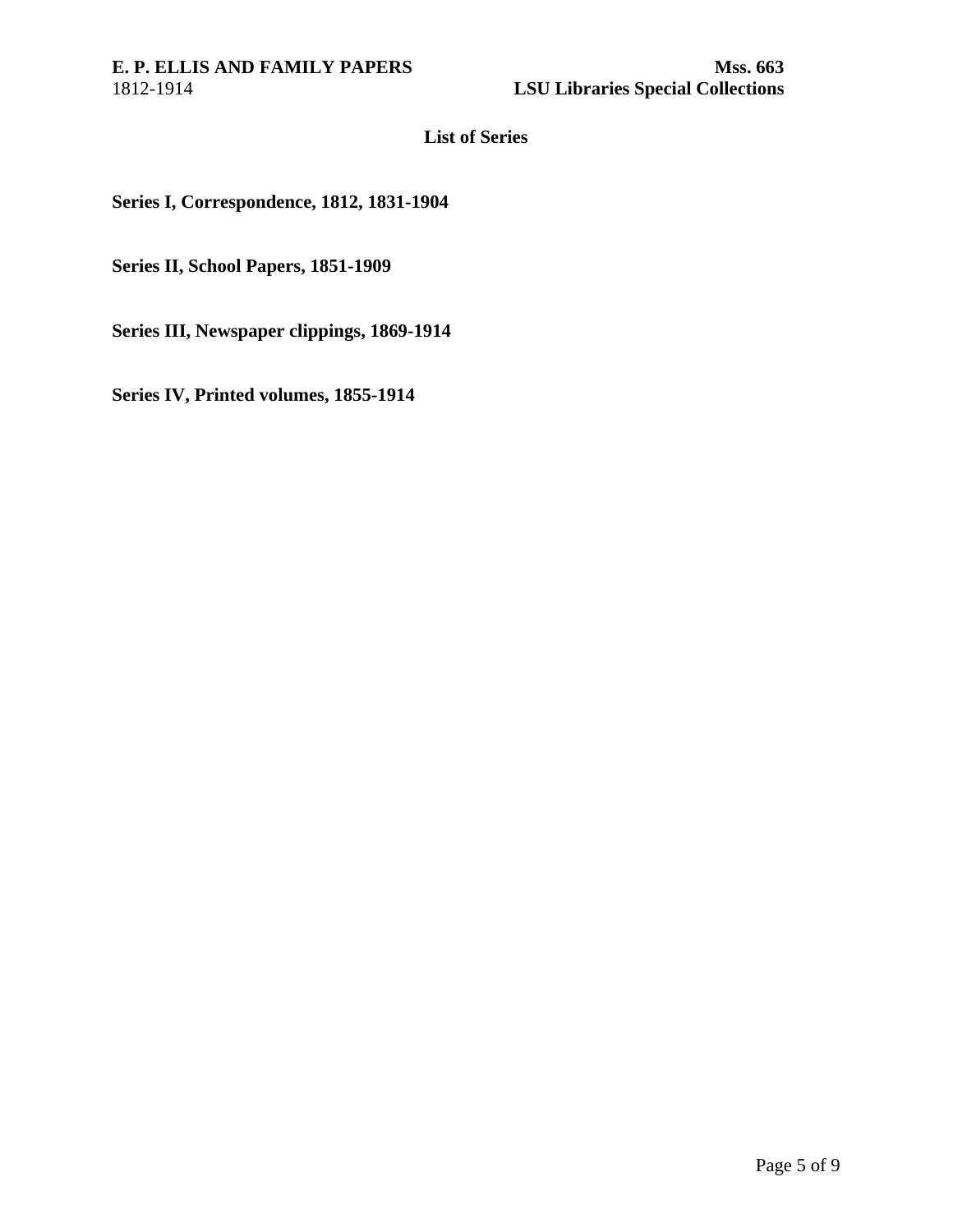#### **Series Descriptions**

#### <span id="page-5-0"></span>**Series I, Correspondence, 1812, 1831-1904**

The majority of the collection is made up of a bound transcript of correspondence of the Ellis family, the bulk written between 1840 and 1866. Early letters of the family consist of those written by E.P. Ellis to his wife Tabitha, discussing court, family affairs, and travel arrangements to get home (1839-1854). Papers such as a bill of sale of slave sold to E.P. Ellis (1845) and a funeral invitation to the funeral of Mrs. Margaretha Hoffman (1848) are also included.

Correspondence of the 1850s is chiefly that of E.P. Ellis' sons, E. John and Thomas C.W. Ellis, who attended Centenary College in Jackson, La. These letters, addressed to Tabitha, E.P. Ellis, or other family members, discuss activities at home and life at school (1856-1858). Other correspondence from the sons takes place during the Civil War in which Captain E. John Ellis and his brother Stephen D. Ellis served in the  $16<sup>th</sup>$  Louisiana Infantry. The letters discuss activities in the various camps in Mississippi, Georgia, Tennessee, and Kentucky (1862-1865) as well as Johnson's Island Prison Camp in Sandusky, Ohio (1863-1864).

Post-war correspondence belongs mainly to Thomas C.W. Ellis, consisting of letters from his father, fellow attorneys, or other family members (1880, 1899, 1904). The collection also contains obituaries of family members and friends (1848), various memoranda (1855, undated), and undated fragments of letters from John Ellis to his brothers and sister.

#### **Series II, School Papers, 1851-1909**

Documents in the collection relating to school consist mostly of Thomas C.W. Ellis' school compositions (1851-1855), including a speech entitled "The Influence of Just Principles: A Speech written in behalf of the Union Literary Society" (1855), and a composition by Charlie Carter (1854). Other school papers include a tuition bill to Hon. E.P. Ellis for his two children (1869), a Centenary College broadside (1895), and three letters to Judge T.C.W. Ellis from the Tulane Chapter of Beta Theta Pi, New Orleans (1909).

#### **Series III, Newspaper clippings, 1869-1914**

Newspaper clippings include fragments from *The New York Freeman's Journal* (Jan.1869); *The Times-Democrat* in New Orleans (Apr.1883, May 1883, July 1890, May 1894, Apr.1906); *The Christian Advocate* in New Orleans (Sept.1885); *The Daily Picayune* in New Orleans (Apr.1906, July 1906); *The Times-Dispatch* in Richmond, Va. (May 1909) and parts of a Congressional Record dated January 11, 1884.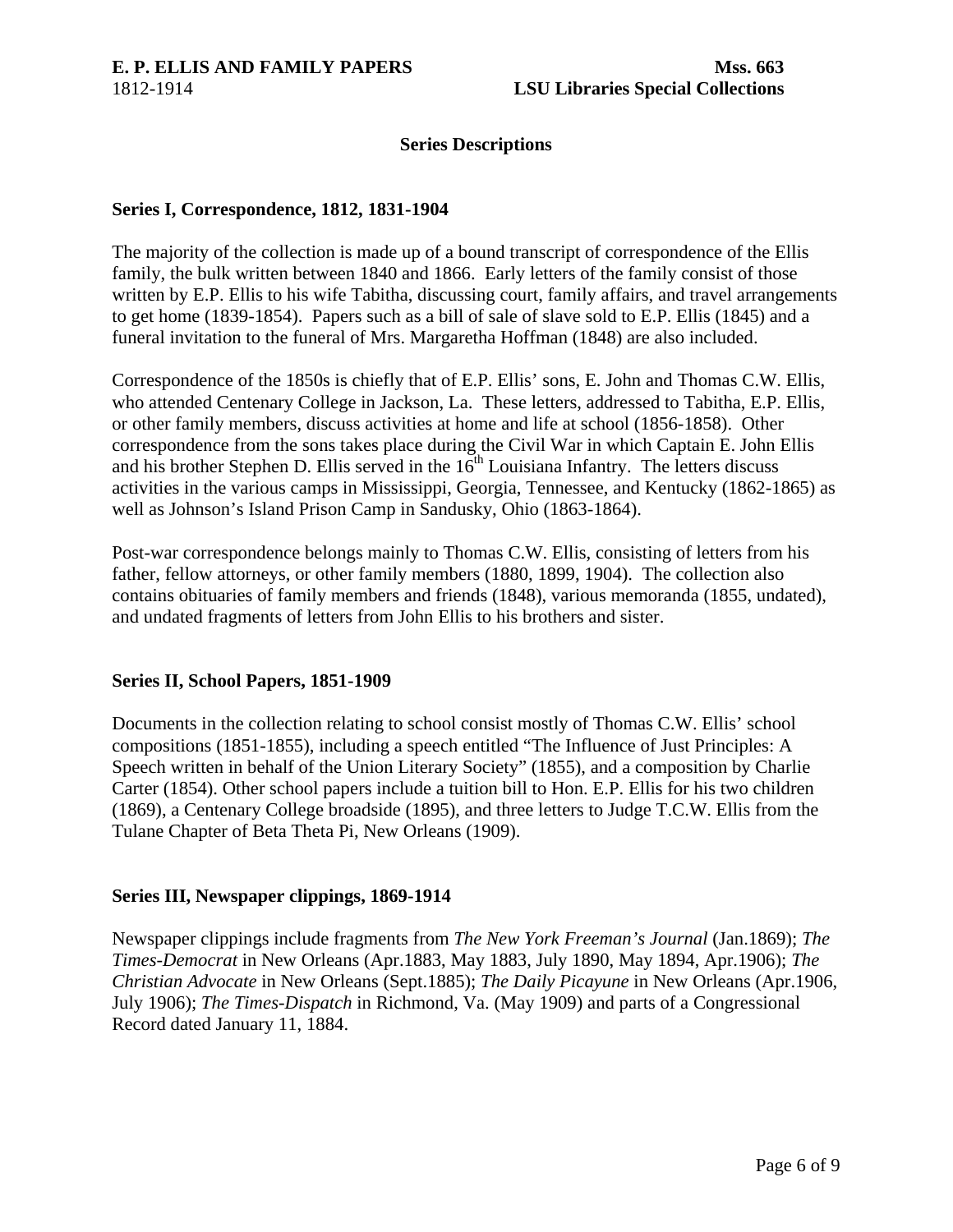#### **Series IV, Printed volumes, 1855-1914**

Printed materials included in this collection are four pamphlets, two dealing with Centenary College in Jackson, La. The earliest is a *Catalogue of the Officers and Students in Centenary College of Louisiana for the Academical Year, 1854-1855*, printed in New Orleans at the True Delta Office, 1855. Also included is an undated *Catalogue of Centenary College Supplement containing lists of students from the years 1825-1845 and 1845-1890*. Another pamphlet is an Anniversary Sermon by Rev. C.W. Carter, D.D., delivered at the Henington Campground near Crystal Springs, Mississippi on August 24, 1885 (Nashville: Southern Methodist). A pamphlet entitled *The Celebration of the Centenary of the Supreme Court of Louisiana* (1914) is also included.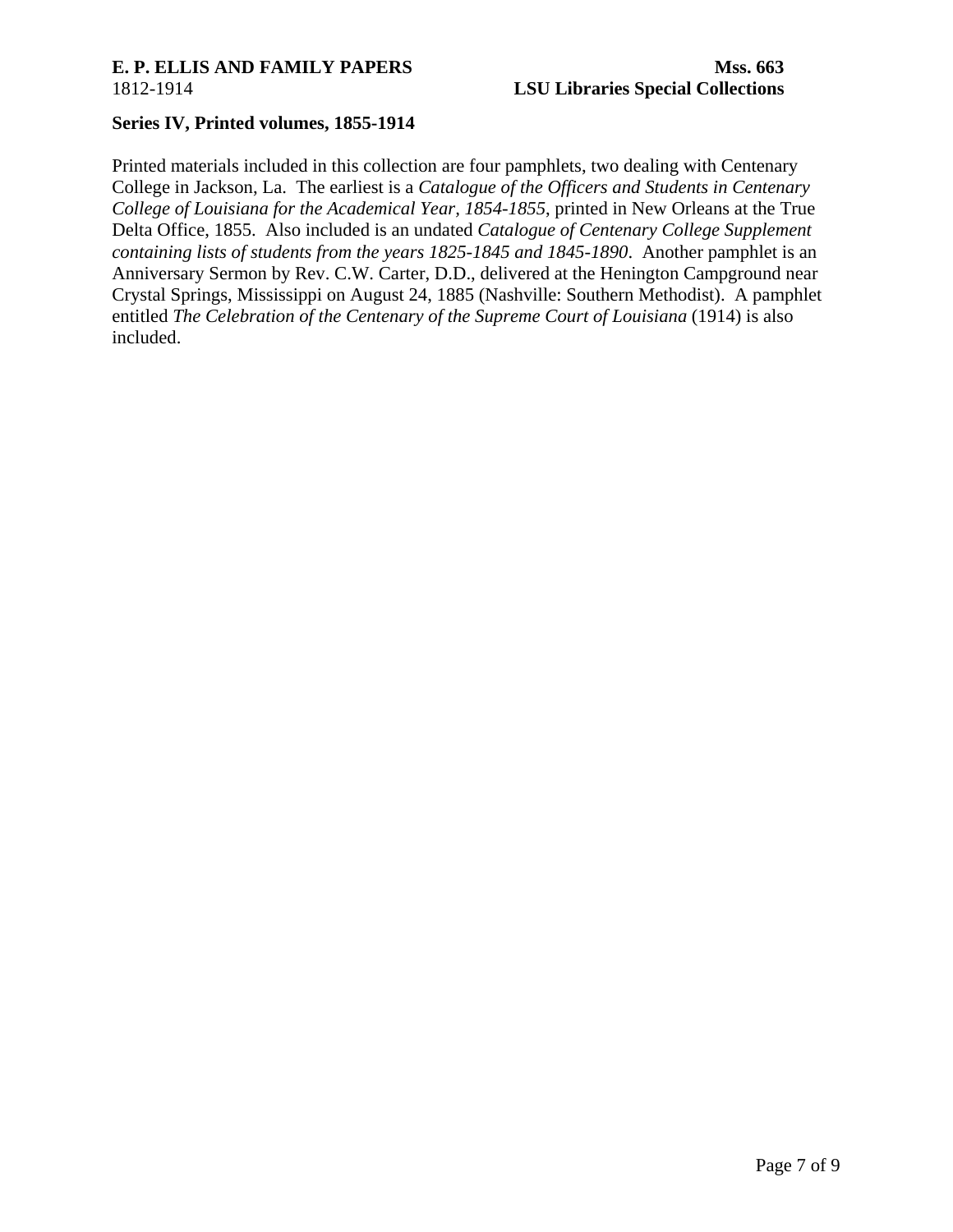### **Index Terms**

<span id="page-7-0"></span>Amite City (La.)--History.

Centenary College of Louisiana--Students.

Confederate States of America. Army. Louisiana Infantry, 16<sup>th</sup>.

Ellis, E. John (Ezekiel John), 1840-1889.

Ellis, Stephen Dudley.

Ellis, Thomas C. W. (Thomas Cargill Warner)

Johnson Island Prison.

Judges--Louisiana.

Lawyers--Louisiana.

Louisiana--History--Civil War, 1861-1865--Personal narratives, Confederate.

Pamphlets.

Slave bills of sale--Louisiana.